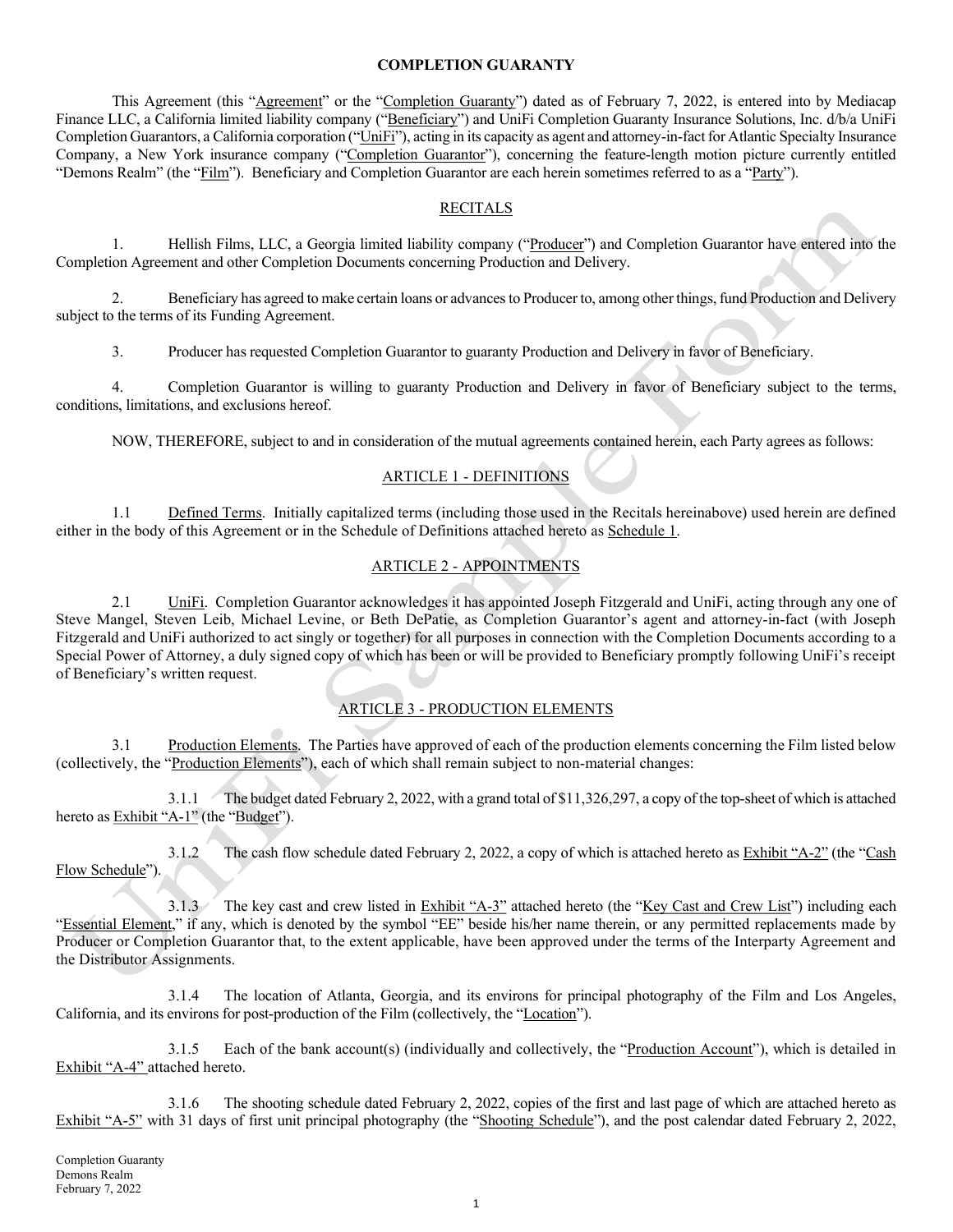copies of the first and last page of which are attached hereto as Exhibit "A-6" with 22 weeks of post-production (the "Post Calendar" and together with the Shooting Schedule, the "Schedule").

3.1.7 The screenplay entitled *Demons Realm*, written by Jackson Johns and is 102 pages in length, copies of the cover and last page of which are attached hereto as Exhibit "A-7" (the "Screenplay").

# ARTICLE 4 - FUNDING

4.1 Strike Price. The "Strike Price" is \$11,326,297, which includes (a) direct costs of \$10,273,285, (b) a contingency allowance (regardless if there is another or no amount therefor included in the Budget) of \$821,863 (the "Contingency") (which, if applicable, will be supplemented by Producer Deferral of \$25,000), and (c) the guaranty fee (regardless if there is another or no amount therefor included in the Budget) of \$231,149 (the "Guaranty Fee"). The Strike Price does not include any Interest or Charges.

4.2 Cost Exclusions. Production Advances will not be made available or used to pay or cover the costs for or related to (a) Interest or Charges (regardless if there is another or no amount therefor in the Budget); and (b) any item of cost designated below (collectively, the "Cost Exclusions"). The Cost Exclusions and any expenditures relating thereto are excluded from any coverage under the Completion Guaranty and Completion Guarantor assumes no obligation, makes no guaranty, and shall have no liability therefor.

| <b>Cost Exclusion Description</b> | <b>Budget Account Number</b> | <b>Excluded Amount</b> |
|-----------------------------------|------------------------------|------------------------|
| None                              | Account No.:                 |                        |
|                                   | Account No.:                 |                        |
|                                   | Account No.:                 |                        |
| <b>Total Cost Exclusions</b>      |                              | -\$0                   |

# 4.3 Funding the Strike Price.

4.3.1 As of February 7, 2022, Completion Guarantor has credited to the Strike Price prior advances totaling \$2,000,000 (the "Prior Funding"), which amount includes Presale Deposits totaling \$600,000. Accordingly, the Strike Price remaining to be funded after crediting the Prior Funding thereto is \$9,326,297 (the Strike Price minus the Prior Funding being hereinafter referred to as the "Minimum Remaining Funding Amount").

4.3.2 Subsequent Funding. Unless Completion Guarantor shall agree otherwise in writing, the Minimum Remaining Funding Amount shall be funded by Beneficiary making Production Advances in U.S. Dollars following the Cash Flow Schedule (subject to possible acceleration as herein provided) by electronic funds transfer directly to the Production Account (except for the Guaranty Fee to the extent not previously paid, which will be paid directly to UniFi according to UniFi's instructions or as otherwise instructed or agreed in writing by UniFi as agent for Completion Guarantor).

4.3.3 Accelerated Funding. Producer (with Completion Guarantor's prior written approval) or Completion Guarantor may, upon giving notice to Beneficiary, accelerate Beneficiary's making of any Production Advances that have yet to be funded subject to the restrictions of any applicable currency forward exchange rate agreements and/or interest rate protection agreements (if any) and also subject to the terms of the applicable Funding Agreement, at a rate faster than specified in the Cash Flow Schedule in terms of amount and/or the timing thereof. In such event, Producer (to the extent of proceeds of all Production Advances, including the Contingency, then-remaining available) or otherwise Completion Guarantor will promptly pay or cause to be paid the amount of any applicable Accelerated Interest and Charges to Beneficiary.

4.4 Discretionary Funding. Beneficiary may at all times, without prejudice to its respective rights under this Agreement and without discharging or in any way increasing Completion Guarantor's liability or obligations under the Completion Documents, make further advances to Producer or grant Producer any time or indulgence, or deal with, exchange, release, modify or abstain from perfecting, foreclosing or enforcing any security interest or other guaranty or rights which Beneficiary may have from or against Producer, provided that such action shall not hinder or interfere with Production and Delivery. If Beneficiary elects to make any advance greater than its Funding Commitment, then Completion Guarantor's liability and obligations under the Completion Documents shall not increase because of Beneficiary having provided such additional advances unless (a) Completion Guarantor has requested the same in writing, or (b) Completion Guarantor has been paid a fee in respect of such additional advances in an amount satisfactory to Completion Guarantor.

4.5 No Duty to Administer or Advance Funds. Beneficiary shall not be required to supervise or administer, and Beneficiary agrees to not interfere with, Producer's or Completion Guarantor's use of the proceeds of any Production Advances.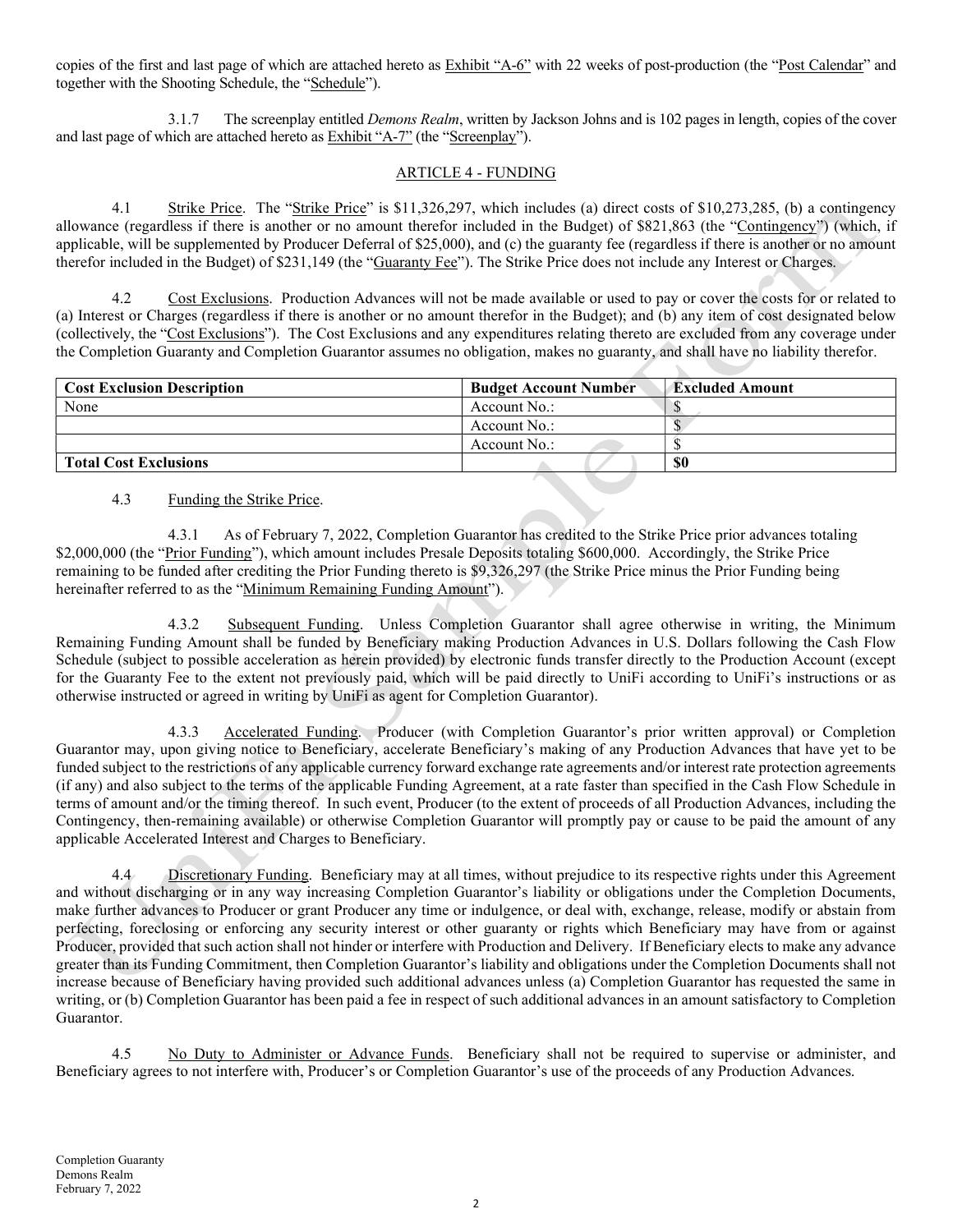## ARTICLE 5 - PRODUCTION AND DELIVERY

5.1 Production Defined. "Production" collectively means all of the phases of production of the Film and the completion thereof, comprising pre-production, principal photography, and post-production, including the manufacture of the Delivery Items.

5.2 Pre-Existing Material. If Producer or the director shall select any Pre-Existing Material that cannot be licensed or otherwise acquired at a total cost not to exceed the Pre-Existing Material Budget, then Completion Guarantor may require Producer to use alternative Pre-Existing Material unless Producer or a person other than Completion Guarantor shall pay for any such excess costs. The licensing or other acquisition and cost of any Pre-Existing Material for use in the Film shall be at the sole discretion of Completion Guarantor if Completion Guarantor shall take over Production and Delivery.

5.3 Delivery Defined. "Delivery", and any initially capitalized grammatical variation thereof, means tendering of and/or, if applicable, providing access through a laboratory access letter to, the Delivery Items by the applicable Delivery Date to each Distributor under the terms of the applicable Distributor Assignment and subject to the notice, inspection, cure, and arbitration procedures therein, if any. Notwithstanding anything herein contained to the contrary, (a) the Film will be conclusively deemed to have been Delivered to a Distributor if such Distributor shall, directly or indirectly, cause or authorize the exploitation or disposition of the Film by any means, in any media, and in any territory throughout the world (other than and excluding non-public festival/market screenings and/or private screenings to potential buyers) and (b) if pursuant to the terms of the Interparty Agreement or any Distributor Assignment the delivery of certain Delivery Items is subject to the Distributor's prior payment of the cost to manufacture and/or ship such Delivery Items, then, except as may be provided in such Distributor Assignment, Completion Guarantor shall have no obligation to deliver any such Delivery Items sooner than the latter of either (i) the Delivery Date applicable to such Distributor as set forth herein or (ii) thirty (30) calendar days following the date full payment of the cost therefor has been paid into the Production Account or otherwise received by Completion Guarantor.

5.4 Delivery Date and Outside Delivery Date Defined. The "Delivery Date", as it applies to Sales Agent and each other Current Distributor, means the applicable date indicated in this section below. The Delivery Date is subject to (a) one or more extensions of any duration with the written consent of Beneficiary; (b) one or more automatic extensions due to any delays, not to exceed one hundred eighty (180) calendar days in the aggregate, because of (i) Events of Force Majeure, (ii) Events of Essential Element Force Majeure; and/or (iii) any other exigencies that result in any stoppage, postponement, interruption, or relocation of Production and Delivery, as determined by Completion Guarantor at its sole discretion. The Delivery Date, as it may be extended by the terms hereof, is sometimes herein referred to as the "Outside Delivery Date".

5.4.1 as it applies to Sales Agent, the Delivery Date is December 9, 2022; and

5.4.2 as it applies to each Current Distributor (other than Sales Agent), the Delivery Date is January 6, 2023.

5.5 Arbitration of Delivery Disputes. Any dispute regarding Delivery shall be resolved by Arbitration according to the terms of the Interparty Agreement or Distributor Assignment, as applicable.

# ARTICLE 6 - COMPLETION GUARANTOR'S RIGHTS AND OBLIGATIONS

6.1 Conditions Precedent. Completion Guarantor's liability and obligations hereunder are subject to the (a) full payment of the Guaranty Fee to UniFi or as otherwise directed by UniFi as agent for Completion Guarantor within ten (10) Business Days following the execution of this Agreement, and (b) full funding of the Minimum Remaining Funding Amount as herein provided. The Guaranty Fee is fully earned upon the execution hereof and is non-refundable.

6.2 Cooperation. Beneficiary shall cooperate with any reasonable request of Completion Guarantor that is not inconsistent with the terms of this Agreement, the Interparty Agreement, or the Distributor Assignments, as applicable, and which do not require expenditures by Beneficiary greater than its Funding Commitment. Subject to the foregoing provisions, Beneficiary agrees to use commercially reasonable efforts to cooperate with Completion Guarantor in pursuing any claims against any third person responsible for stopping, impairing, hindering, delaying, or increasing the costs of Production and Delivery.

6.3 Completion Sums. Completion Guarantor has the right to incur or advance Completion Sums at any time at its sole discretion. Completion Sums will be fully recoverable as provided in the Completion Agreement or by other agreement by and between Producer and Completion Guarantor, subject, if applicable, to the terms of the Interparty Agreement. The termination of or release of Completion Guarantor's obligations hereunder shall not affect Completion Guarantor's right to recover all Completion Sums. Beneficiary agrees that, as between Beneficiary and Completion Guarantor, Completion Guarantor is solely entitled to any Excess Incentives until Completion Guarantor's full recoupment of all Completion Sums after payment of Incentives to Beneficiary until the Repayment Date applicable to Beneficiary. If Beneficiary shall collect any Excess Incentives after the Repayment Date applicable to Beneficiary, then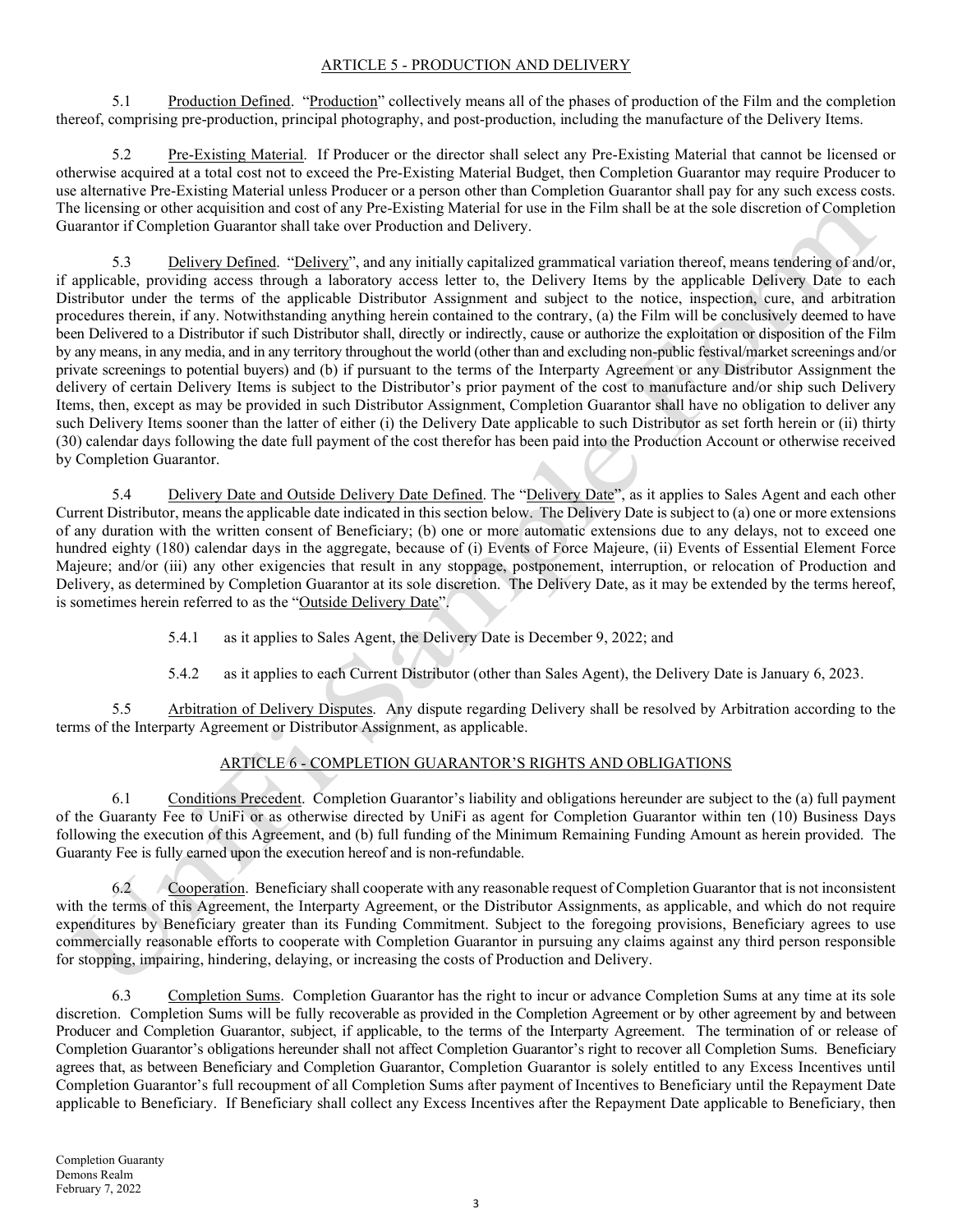Beneficiary will promptly pay such Excess Incentives to Completion Guarantor until Completion Guarantor's full recoupment of all Completion Sums.

6.4 Abandonment. If the Film is Abandoned, then Beneficiary shall automatically be discharged from the funding of the Minimum Remaining Funding Amount then-remaining if any, and subject to the terms, conditions, exclusions, and limitations hereof, Completion Guarantor shall pay to Beneficiary an amount equal to the sum of the (a) Obligations then outstanding exclusive of the amount of any Presale Deposits included therein that is refunded to any Distributors by Completion Guarantor, (b) Charges then outstanding, (c) Interest then outstanding on each of the foregoing until the date of Completion Guarantor's payment of the foregoing amount in full, and (d) Arbitration Costs or Attorneys' Fees and Costs, as the case may be, which Completion Guarantor owes to Beneficiary if any.

## 6.5 Failure to Deliver to Distributors.

6.5.1 Except if the Film is Abandoned, if there is a failure to Delivery to Sales Agent (either as acknowledged in writing by Completion Guarantor or as determined according to an Arbitration), then, subject to the terms, conditions, exclusions, and limitations hereof, Completion Guarantor shall pay Beneficiary an amount equal the difference between the (a) sum of the (i) Obligations of Beneficiary then outstanding, (ii) Charges of Beneficiary then outstanding, (iii) Interest of Beneficiary then outstanding on each of the foregoing until the date of Completion Guarantor's payment of the foregoing amount in full, and (iv) Arbitration Costs or Attorneys' Fees and Costs, as the case may be, which Completion Guarantor owes to Beneficiary, if any; and (b) sum of the amount of each Minimum Guarantee, if any, remaining payable by a Distributor (other than Sales Agent) according to the terms of any Distributor Assignment.

6.5.2 Except if the Film is Abandoned, if there is a failure to Deliver to any Distributor (other than Sales Agent), either as acknowledged in writing by Completion Guarantor or as determined according to an Arbitration, then, subject to the terms, conditions, exclusions, and limitations hereof, Completion Guarantor shall pay Beneficiary an amount equal to the sum of the (a) Minimum Guarantee, if any, payable by a Distributor (other than Sales Agent) according to the terms of the Distributor Assignment exclusive of the Presale Deposits, if any, included therein that are refunded to such Distributor by Completion Guarantor, (b) applicable Interest on the foregoing from the applicable Delivery Date until the date of Completion Guarantor's payment of the foregoing amount in full, and (c) Arbitration Costs or Attorneys' Fees and Costs, as the case may be, which Completion Guarantor owes to Beneficiary if any.

6.6 Payments. The sums owing by Completion Guarantor to Beneficiary under this Agreement if any shall be paid in U.S. Dollars unless Completion Guarantor and Beneficiary shall agree otherwise in writing.

6.7 Obligations to Distributors. Completion Guarantor has no obligation to refund any Presale Deposits to Distributors except as otherwise expressly provided in a Distributor Assignment.

6.8 Maximum Liability. Completion Guarantor's maximum liability to make payment to Beneficiary under this Agreement shall not exceed the sum of the Strike Price plus the Charges, the Interest, and either the Arbitration Costs or the Attorneys' Fees and Costs if any, as the case may be; provided, however, Completion Guarantor's obligations hereunder shall terminate and Completion Guarantor will be relieved and absolved of any further obligations hereunder upon the earliest to occur of (a) the earliest date by which the Film has (or is deemed to have) been Delivered (to all Distributors including Sales Agent), (b) Completion Guarantor's discharge of all of Completion Guarantor's obligations under this Agreement, (c) Beneficiary's written agreement, (d) the Repayment Date applicable to Beneficiary, and (e) the termination of this Agreement by Completion Guarantor according to the terms hereof. Completion Guarantor's liability to Beneficiary hereunder shall be unaffected by Completion Guarantor's election to advance Completion Sums.

# 6.9 Assignment of Rights.

6.9.1 Upon the payment in full of all amounts owed to Beneficiary under Section 6.4, all of Beneficiary's Rights, including Beneficiary's rights in and to each Distributor Agreement (and any related Distributor Assignment), shall automatically be assigned to Completion Guarantor.

6.9.2 Upon the payment in full of all amounts owed to Beneficiary under Section 6.5.1, Beneficiary's Rights, excluding Beneficiary's rights in and to each Distributor Agreement (and any related Distributor Assignment), shall automatically be assigned to Completion Guarantor.

6.9.3 Upon the payment in full of all amounts owed to Beneficiary under Section 6.5.2, Beneficiary's Rights in and to each Distributor Agreement (and any related Distributor Assignment) for which there was a failure to Deliver shall automatically be assigned to Completion Guarantor.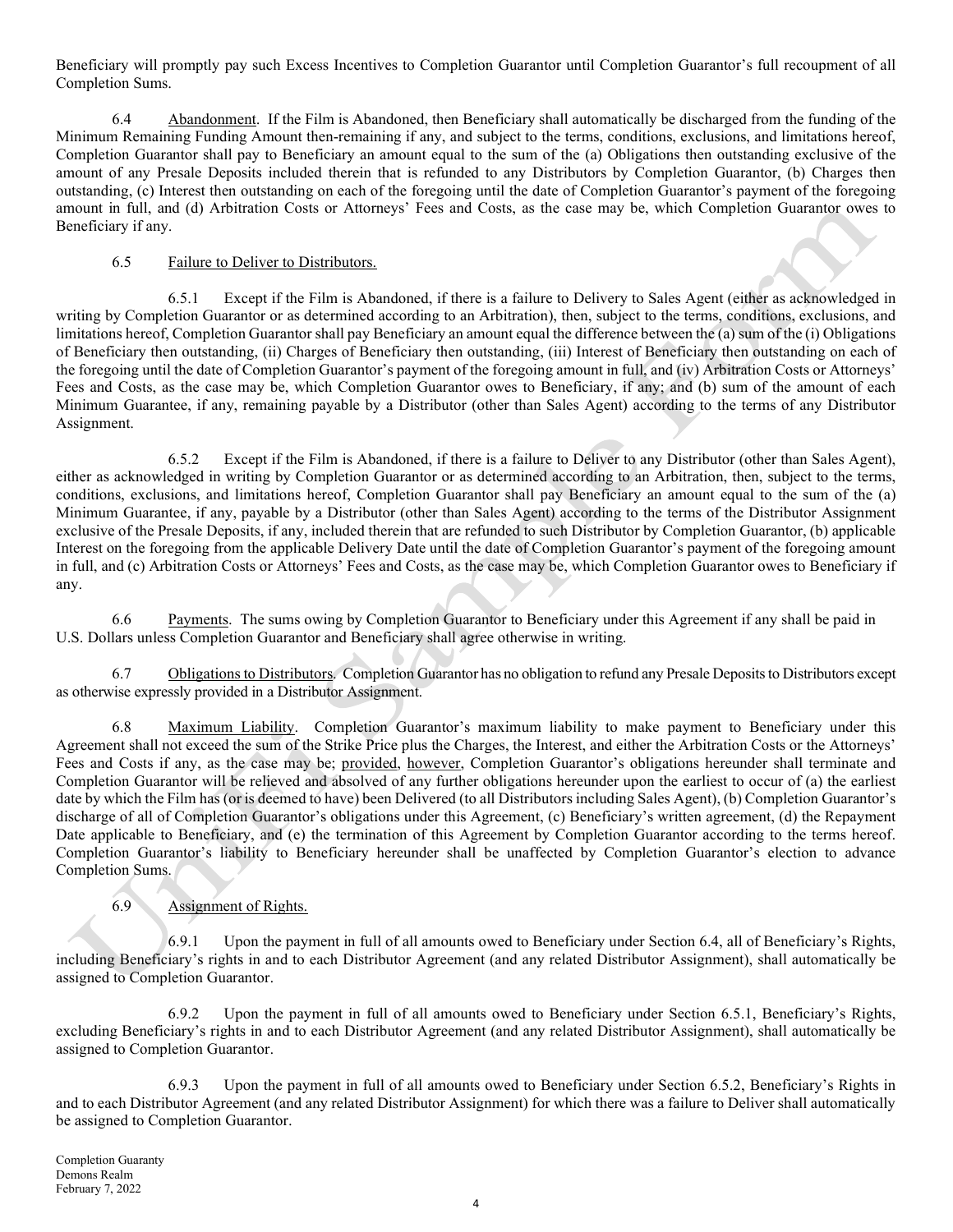6.9.4 Subject to Beneficiary's receipt of full payment of all amounts owed to Beneficiary under Sections 6.4 or 6.5, as applicable, Beneficiary shall, promptly following Completion Guarantor's or UniFi's request therefor and at Completion Guarantor's expense, execute and deliver all necessary assignments or instruments, not inconsistent with this Agreement or the Interparty Agreement (or any Distributor Assignment, as the case may be), as Completion Guarantor or UniFi may reasonably require substantiating the assignment of Beneficiary's Rights to Completion Guarantor according to this Agreement.

## ARTICLE 7 - EXCLUSIONS

7.1 Excluded Risks. Except to the extent of any sums itemized in the Budget therefor and not otherwise excluded from coverage hereunder, Completion Guarantor assumes no obligation, makes no guaranty, and shall have no liability under this Agreement for any stoppage, cancellation, abandonment, postponement, interruption, curtailment, suspension, relocation of, or interference with, any material impairment, hindrance, or delay to, any increase to the cost of, or any other cost, expense, loss, or damage incurred or sustained in connection with, Production and Delivery that directly or indirectly, arises, or results from any of the following events, matters, or circumstances ("Excluded Risks") regardless of any other event, matte, or circumstance that in any way contributes concurrently or in any sequence to the loss, damage, cost, or expense:

7.1.1 War and Military Action. Any war, including undeclared or civil war; any warlike action by a military force, including action in hindering or defending against an actual or expected attack, by any government, sovereign or other authority using military personnel or other agents; or an insurrection, rebellion, revolution, usurped power, or action taken by a governmental authority in hindering or defending against any of these. Concerning any action that comes within the terms of this exclusion and involves nuclear reaction or radiation, or radioactive contamination, this War and Military Action exclusion is in addition to and does not supersede the Nuclear Hazard Exclusion.

7.1.2 Acts of Terrorism. Any act of Terrorism, including any action in hindering or defending against any actual or expected act of Terrorism, wherever occurring throughout the world. Concerning any such activity that also comes within the War and Military Action Exclusion, that exclusion is in addition to and does not supersede this exclusion, and this exclusion is in addition to and does not supersede the Chemical and Biological Weapons Exclusion or the Nuclear Hazard Exclusion.

7.1.3 Chemical and Biological Weapons. Any use of chemical, biological or biochemical substances or electromagnetic waves as weapons against the general public.

7.1.4 Nuclear Hazard. Any nuclear reaction or radiation, or radioactive contamination.

7.1.5 Communicable Diseases. Any Communicable Disease or the fear or threat (whether actual or perceived) of any Communicable Disease, or any action taken in controlling, preventing, suppressing, or in any way relating to any Communicable Disease or the fear or threat (whether actual or perceived) of any Communicable Disease. For the purposes hereof, any loss, damage, cost, or expense, directly or indirectly caused by, resulting from, or in connection with any action taken in controlling, preventing, suppressing, or in any way relating to this Communicable Diseases Exclusion including any expenses to clean-up, detoxify, remove, monitor or test in connection therewith is included within this Communicable Diseases Exclusion. This Communicable Disease Exclusion shall apply only to (a) each person that at any time performs the work or role of any Key Cast or Key Crew member, and (b) each person that at any time has full or partial cast coverage under the motion picture production insurance policy concerning the Film. Concerning any action that comes within the terms of this subsection and involves action by a political or civil authority, this Communicable Diseases Exclusion is in addition to and does not supersede the Political Authority exclusion.

7.1.6 Political Authority. Any order of a government or sovereign power (de jure or de facto), a national, bilateral, or multilateral public health organization, or a public, municipal, or local authority which results in (a) any seizure, confiscation, nationalization, commandeering, requisition, expropriation, destruction, loss of use or possession, of or damage to property; or (b) any inability to obtain or maintain or any revocation, cancellation, invalidation, or withdrawal of any visa, permit, permission, or license; or (c) any stoppage, postponement, interruption, or relocation of Production and Delivery unless such action is caused or taken as a result of any action or inaction of Producer or any other person within the scope of their services in respect of the Film, or (d) any quarantine or isolation of people or animals due to any Communicable Diseases transmission or the threat or fear of any Communicable Diseases transmission (actual or perceived); or (e) any travel advisory, warning, or ban due to any Communicable Diseases transmission or the threat or fear of any Communicable Diseases transmission (actual or perceived) that effectively renders impractical to travel to or from a Location, or any other place through which any cast or crew member is expected to travel to get to or from a Location. This Political Authority exclusion is in addition to and does not supersede the Communicable Diseases Exclusion.

7.1.7 Cyber Risk. Any expense, loss, damage, or liability directly or indirectly arising out of, contributed to by or resulting from (a) any Cyber Act or Cyber Incident or the fear or threat (whether actual or perceived) of any Cyber Act or Cyber Incident;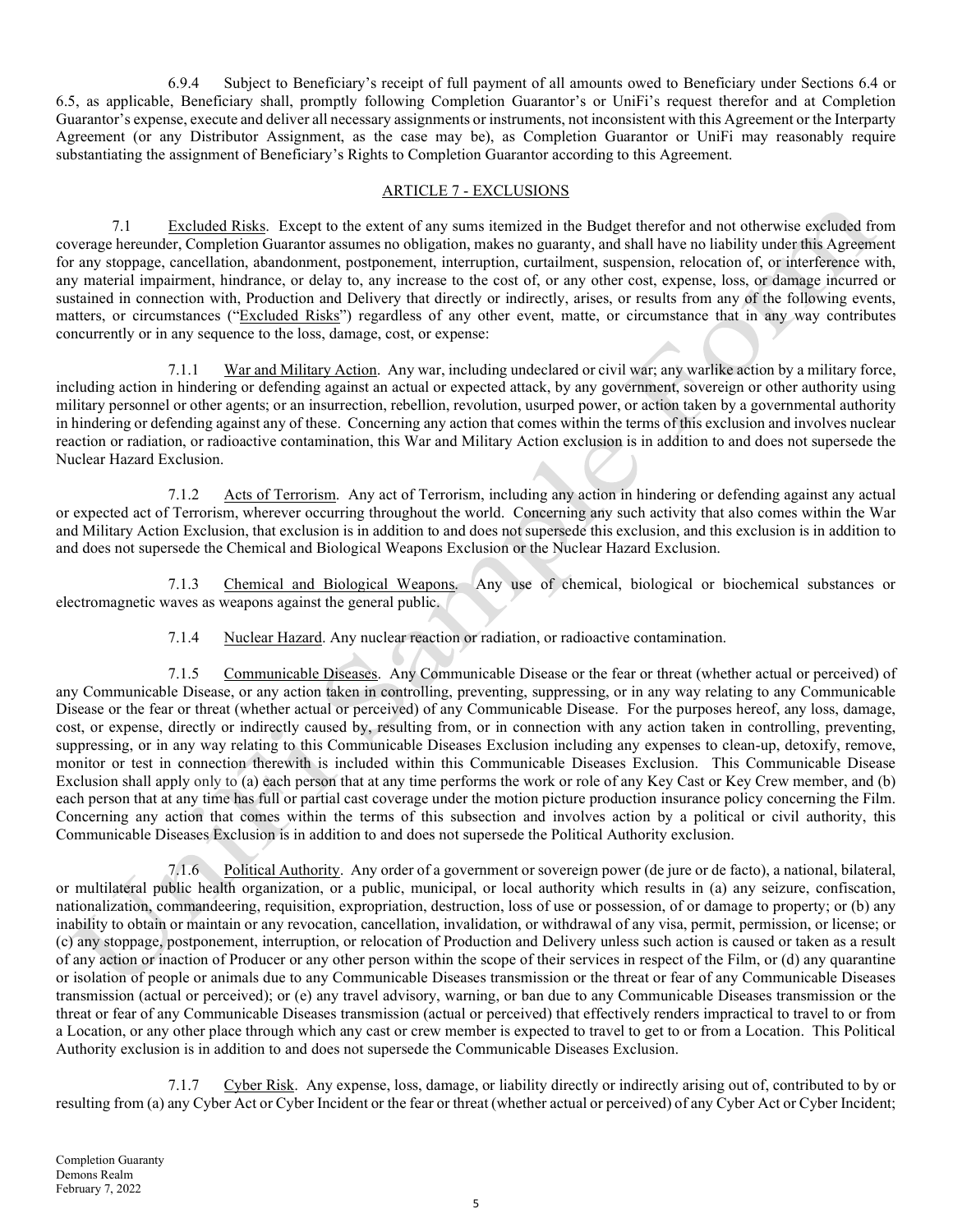or (b) any action taken in controlling, preventing, suppressing or remediating any Cyber Act or Cyber Incident or the fear or threat (whether actual or perceived) of any Cyber Act or Cyber Incident.

7.1.8 E&O Risk. Any expense, loss, damage, or liability directly or indirectly arising out of, contributed to by or resulting from (a) any E&O Incident or the fear or threat (whether actual or perceived) of any E&O Incident, or (b) any action taken in controlling, preventing, suppressing, defending against, or in any way relating to E&O Incident or the fear or threat (whether actual or perceived) of any E&O Incident.

7.1.9 Chain of Title Defects. Producer not having obtained clear title to or a license to use any story, script, screenplay, music or other "chain-of-title" rights in connection with the Film, including copyrights and titles, or the Film infringing the rights of others or claims being made that the production, distribution or exploitation of the Film infringes the rights of others.

7.1.10 Labor Disturbance. Any strike, lockout, boycott, forced or attempted or threatened unionization or other labor disturbance stopping, hindering, impairing, delaying, preventing or otherwise affecting Production and Delivery, including, without limitation, any failure to recognize the authority or jurisdiction of any Guild or any withdrawal of cast or crew in accordance with demands or work stoppages, due to the actions of any Guild; any failure by any person to timely execute and deliver to any Guild any security, subordination or other agreement, in form and substance satisfactory to such Guild, and to satisfy all other undertakings required by such Guild as a condition to its members being permitted to render services in connection with the Film; or, any additional payments, including fringes, surcharges or penalties levied by any Guild as a result of any violation of, or as necessary to be in full compliance with, the applicable governing rules or regulations of such Guild as determined by Completion Guarantor in its good faith business judgment.

7.1.11 Currency Loss. Any adverse movement of currency exchange rates on any amount of any Production Advance or production expenditures by Producer (or in the event Completion Guarantor shall take over Production and Delivery, by Completion Guarantor).

7.1.12 Non-Bonded Items. Providing, supplying, or delivering any item that is not denoted as a Delivery Item in the Delivery Schedules, the Interparty Agreement, or any Distributor Assignment or by any means or to any place other than as set forth therein.

7.1.13 Advertising and Distribution. Other than the costs of Production and Delivery, any costs associated with (a) advertising, marketing, promoting, or publicizing the Film, including costs for test screenings and previews (except to the extent provision is made therefor in the Budget and the Schedule and is not subject to any other exclusion or limitation hereunder), and (b) the sale, distribution, exploitation or other disposition of the Film by any means, in any media, throughout the world, including costs for the creation and shipping of film copies, foreign language versions or any other versions of the Film other than the original version in the language specified in the Screenplay, censoring costs or any other costs for editing work required or desired by Producer, any Distributor or any other person.

7.1.14 Changes. Other than the costs incurred in connection with Production and Delivery, any costs associated with (a) cutting, re-cutting, editing, re-editing, re-recording, scoring, re-scoring, dubbing, subtitling, or making any other changes in, or additions to the Film or Delivery Items (other than any such changes undertaken by Producer during the ordinary course of Production and Delivery adhering to the Budget and the Schedule), and (b) creating new versions of the Film or Delivery Items (e.g., TV or video versions, if applicable), new recordings or any other changes or adaptations of the Film or the Delivery Items (except to the extent provision is made therefor in the Budget and any Delivery Schedule and is not subject to any other exclusion or limitation hereunder), which are required or desired by Producer, any Distributor or any other person unless any such cost shall have been incurred by, at the direction of, or with the written approval of Completion Guarantor.

7.1.15 Deferments. Any deferment or other contingent payment that is payable to any person in connection with Production and Delivery or the exploitation or other disposition of the Film except to the extent provision is made therefor in the Budget and is not subject to any other exclusion or limitation hereunder.

7.1.16 Residuals. Any residuals, re-use fees, royalties, and similar payments becoming due (including any sums held in reserve to cover obligations) to writers, cast or crew members and rights holders in connection with the exploitation or other disposition of the Film by any means, in any media, and any territory throughout the world.

7.1.17 Enhancements. Any costs associated with any Enhancement, including any costs related to the recording or expanding of scenes, visual effects, or other elements in the Film that are not reflected in the Screenplay, Budget, and Schedule, unless Completion Guarantor consents in writing that such Enhancement will be covered by this Agreement and has received payment in full of the additional guaranty fee required by Completion Guarantor therefor if any.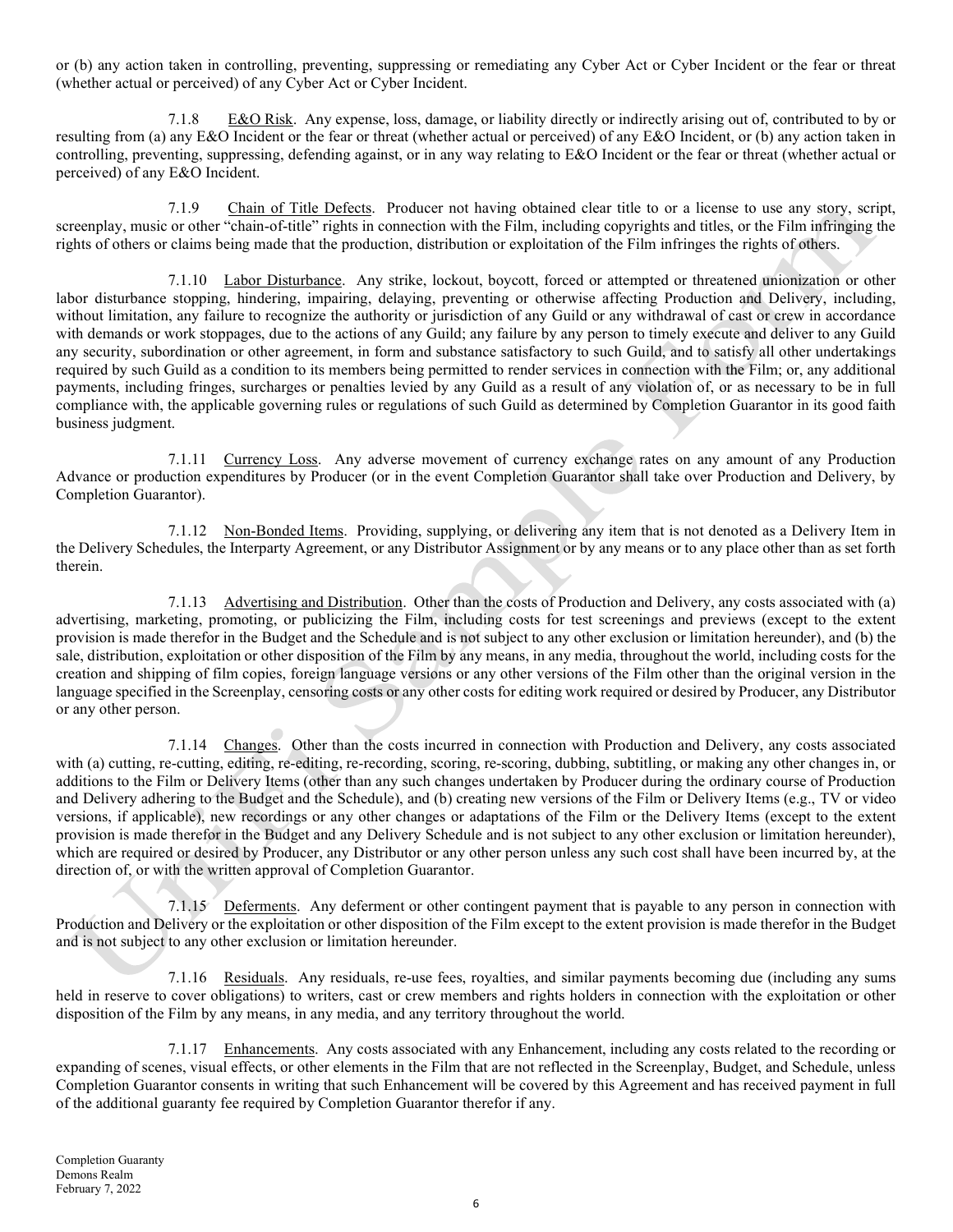7.1.18 Professional Fees. Any fees and expenses for accounting, auditing, bookkeeping, legal, tax, or other professional advisory or preparatory services related to Production and Delivery or the exploitation or other disposition of the Film, including any costs to bring or defend any litigation relating to the Film, except to the extent such fees and expenses are included in the Budget and not subject to any other exclusion or limitation hereunder. This exclusion shall not prejudice any obligation of Completion Guarantor hereunder to pay any Arbitration Costs or Attorneys' Fees and Costs, as the case may be.

7.1.19 Artistic Quality. The artistic quality or artistic interpretation of the Film except as necessary to fulfill Production and Delivery.

7.1.20 Certifications. Any failure to issue any age approval ratings, licenses and classifications, certificates of origin, or similar certifications or documentation for the Film in the country in which it is being produced or elsewhere except as required for Production and Delivery.

7.1.21 Rating and Censorship. Any failure of the Film to conform to the requirements, guidelines, and standards of the Motion Picture Association of America ("MPAA") or any other rating or censorship board or organization; except, that Completion Guarantor shall ensure (a) the Film will be capable of qualifying for a rating not more restrictive than each rating, if any, required for Production and Delivery, and (b) the payment of the certification fees in connection therewith to the extent provision is made therefor in the Budget and is not subject to any other exclusion or limitation hereunder.

7.1.22 Incentives. Any failure of the Film to satisfy the criteria needed for the qualification of Incentives or needed to qualify for any reduced proceeds if such criteria are not fully satisfied or, having fully satisfied said criteria, any failure to timely or properly receive payment thereof.

7.1.23 Credit. Any failure of the director or any other cast member or crew member rendering services in connection with the Film to receive credit in the main or end titles of the Film, in advertising of the Film, or otherwise.

7.1.24 35mm Delivery Items. Any failure to deliver any 35mm Delivery Items including any Delivery Items that must be created from any 35mm element (whether or not such 35mm element is itself a Delivery Item) (a) unless at the relevant time there is a laboratory in the United States capable, in Completion Guarantor's opinion, of creating commercially acceptable 35mm Delivery Items; or (b) if at the relevant time there is no laboratory in the United States capable, in Completion Guarantor's opinion, of creating commercially acceptable 35mm Delivery Items but there is such a laboratory outside the United States, then the Budget specifically includes sufficient provision (or sufficient additional provision acceptable to Completion Guarantor is made by Producer or any person other than Completion Guarantor) to cover the costs of creating the 35mm Delivery Items at such laboratory and delivering them to each applicable Distributor.

7.1.25 Failure to Distribute. Any failure of Producer or any other person to satisfy a theatrical release, minimum screen, minimum prints or advertising expense commitment, or any other requirement (other than completing Production and Delivery) relating to the theatrical release of the Film or any other exploitation or other disposition of the Film by any means, in any media, and any territory throughout the world.

7.1.26 Producer Conduct. Any (a) insolvency and/or financial default of Producer, and (b) claims made against Producer based upon any breach of contract, or any tortious or criminal conduct, by Producer or its employees, directors, officers, or agents without prejudice to Completion Guarantor's obligation to satisfy Production and Delivery under the terms hereof.

7.1.27 Beneficiary Conduct. Any (a) insolvency and/or financial default of any Beneficiary, and (b) dishonest, fraudulent, or criminal act of any Beneficiary or its employees, directors, officers, or agents that materially impairs, hinders, delays, or increases the costs of Production and Delivery.

# 7.2 Consequences of the Occurrence of Excluded Risks.

7.2.1 Extension of the Delivery Dates. If the occurrence of any Excluded Risk directly or indirectly causes Delivery to be stopped, shut down, interrupted, or delayed then the Delivery Dates shall be automatically extended by the aggregate duration of each such delay.

7.2.2 Right of Termination. Notwithstanding anything to the contrary contained herein or in any other Completion Documents, Completion Guarantor shall have the right to terminate this Agreement, without obligation or liability hereunder, by notice in writing to Beneficiary if one or more of the Excluded Risks directly or indirectly causes Production or Delivery to be stopped, shut down, interrupted, or delayed for three hundred sixty (360) days or more in the aggregate.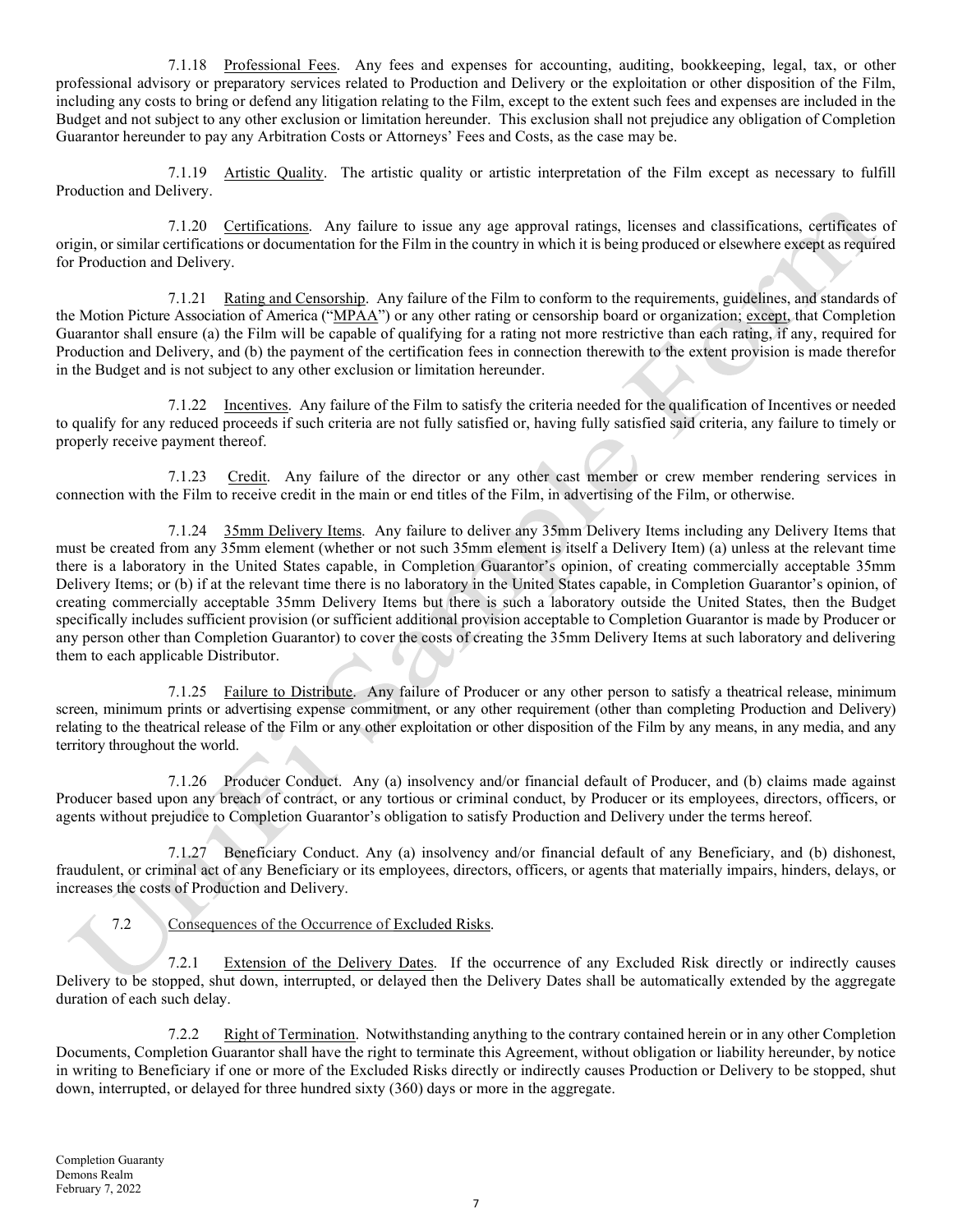## ARTICLE 8 - INSURANCE AND LOSS RECOVERY

8.1 Insurance Recoveries. Completion Guarantor acknowledges its approval of the adequacy of the insurance that has been obtained for Production and Delivery. Insurance recoveries concerning the Film shall be paid according to the terms of the Interparty Agreement. If the Film is Abandoned, any payments due from Completion Guarantor to Beneficiary hereunder shall be reduced by the sum of any insurance recoveries Beneficiary directly or indirectly receives under the motion picture production insurance policy concerning the Film or otherwise in connection with Production and Delivery.

8.2 Uninsured or Underinsured Losses. Completion Guarantor shall be automatically subrogated to the rights and interests of each Beneficiary to the extent Completion Guarantor shall pay any uninsured or underinsured loss caused by any third person.

#### ARTICLE 9 - LIENS AND SECURITY, SUBORDINATION

9.1 Liens and Security. Completion Guarantor acknowledges and agrees that Producer may grant to Beneficiary liens and security in the Film, and other items of related collateral, to secure the payment of all monies payable, and the performance of all of Producer's obligations, to Beneficiary according to one or more Funding Documents. Beneficiary acknowledges and agrees that Producer may grant to Completion Guarantor liens and security in the Film, and other items of related collateral, to secure the payment of all monies payable, and the performance of all of Producer's obligations, to Completion Guarantor according to one or more Completion Documents. Completion Guarantor shall have the right to file, record, and register any Security Document with any governmental agency and in any state, province, or jurisdiction where Completion Guarantor believes any such Security Document should be filed to perfect the Completion Guarantor's liens and security in the Film and other items of related collateral, including the right to register a Copyright Mortgage and Assignment with the U.S. Copyright Office.

9.2 Subordination. Completion Guarantor's liens or security in the Film and other items of related collateral shall be subordinate to any liens and security therein that have been granted by Producer to Beneficiary to secure the Obligations.

9.3 Rights Against Producer. Except as provided in Section 10.12, nothing contained in this Agreement or any of the other Completion Documents shall in any way adversely affect any rights and remedies at law or in equity that Completion Guarantor may have against Producer or any other party to the Completion Agreement.

# ARTICLE 10 - GENERAL PROVISIONS

10.1 Notices. To be effective under the terms hereof, any consent, waiver, approval, claim, notice, request, demand or other communication provided for hereunder to be given shall be (a) in writing, (b) delivered by hand to the party's address specified herein, and (c) delivered either by hand, by nationally recognized overnight courier (e.g., DHL, FedEx, UPS or equivalent), by facsimile or by electronic transmission in either a Tagged Image Format File ("TIFF") or Portable Document Format ("PDF") (or, for approval or consent, by email without the requirement of a TIFF or PDF attachment). Any writing so sent and delivered shall be addressed to each Party, as the case may be, at their respective addresses and shall be deemed to have been received by the Party to which sent (i) on the day of delivery if delivered during the sender's regular working hours on a Business Day by hand, TIFF or PDF electronic transmission (when shown sent by sender's email system, and provided that no subsequent delivery failure notification is issued by the sender's email server) or nationally recognized overnight courier; (ii) on the next Business Day if such writing is not sent during the sender's regular working hours on a Business Day; or (iii) on such later date if the recipient gives verifiable proof of receipt on such later date. The address for notices to each Party (until a notice of a change thereof is served as provided herein) shall be, as follows:

| To Beneficiary:                                         |                                         |
|---------------------------------------------------------|-----------------------------------------|
|                                                         |                                         |
| Mediacap Finance LLC                                    |                                         |
| 900 Wilshire Blyd.                                      |                                         |
| Los Angeles, CA 90015                                   |                                         |
| <b>Attention: Laurence Boikins</b>                      |                                         |
| Email: lboikins@mediacapfinance.com                     |                                         |
|                                                         |                                         |
| To Completion Guarantor:                                | With a copy to:                         |
|                                                         |                                         |
| Atlantic Specialty Insurance Company                    | Atlantic Specialty Insurance Company    |
| c/o UniFi Completion Guaranty Insurance Solutions, Inc. | c/o Intact Insurance Entertainment      |
| d/b/a UniFi Completion Guarantors                       | 505 N Brand Blvd., Suite 1250           |
| 22287 Mulholland Highway #367                           | Glendale, CA 91203 USA                  |
| Calabasas, CA 91302-5190 USA                            | Attention: Joe Fitzgerald, President US |
| Attention: Steven Leib                                  | Email: jfitzgerald@intactinsurance.com  |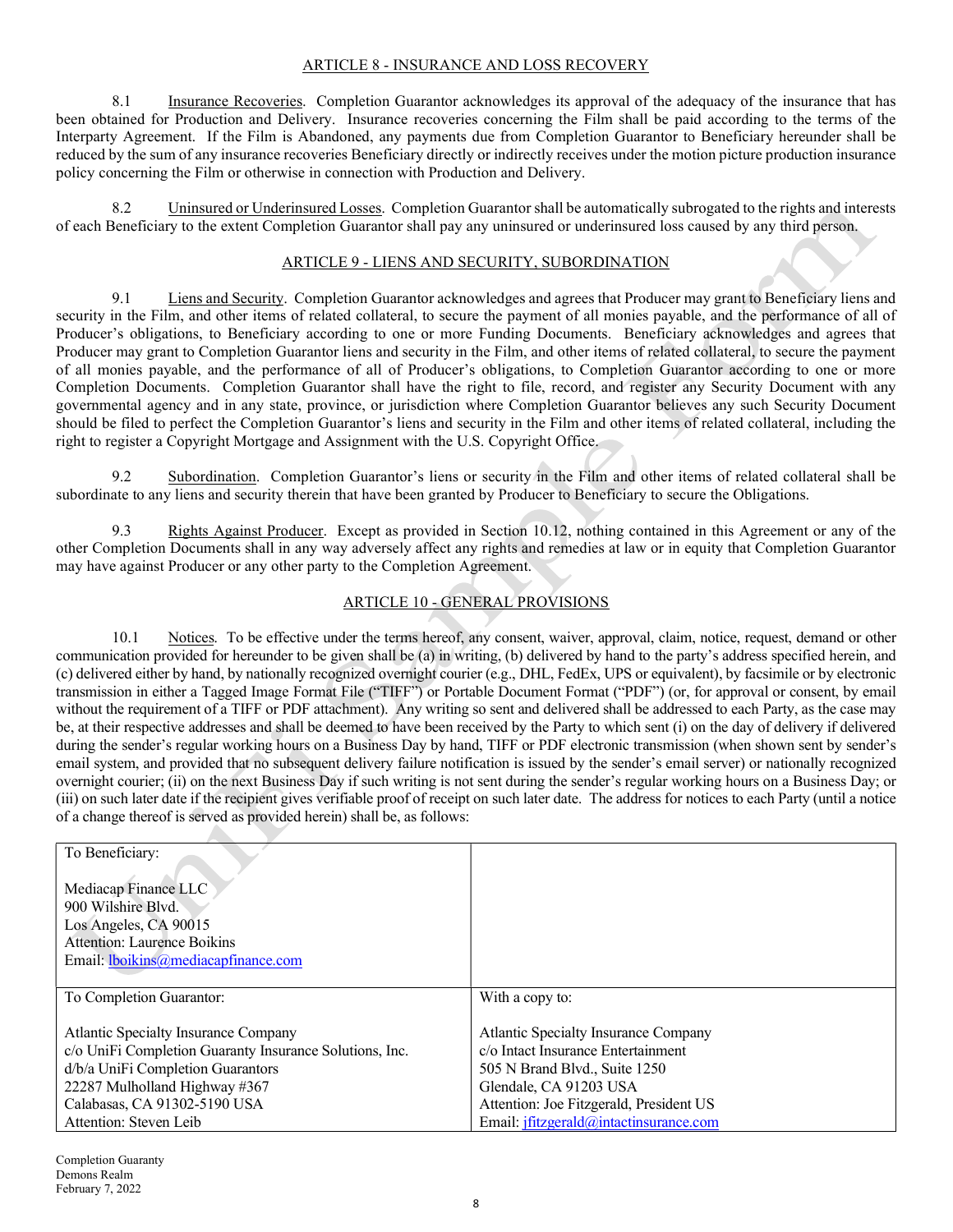| $\sim$<br>Email:<br>teven( <i>a</i> )uni<br>and has a search of the first<br>con<br>ատու |  |
|------------------------------------------------------------------------------------------|--|
|                                                                                          |  |

10.2 Construction. This Agreement shall be deemed drafted equally by the Parties. Its language shall be construed as a whole and according to its fair meaning. Any presumption or principle that the language is to be construed against any Party shall not apply. The headings in this Agreement are only for convenience and are not intended to affect construction or interpretation. The terms and conditions of each schedule, exhibit, rider, and endorsement attached hereto are by reference incorporated in this Agreement. Any references to paragraphs or subparagraphs, sections or subsections, clauses or subclauses, schedules, exhibits, riders, and endorsements are to those parts of this Agreement unless the context indicates to the contrary. Also, unless the context indicates to the contrary: (a) the plural includes the singular and the singular includes the plural, (b) or is used both conjunctively and disjunctively, (c) any, all, each, or every means any and all, and each and every, (d) includes and including are each without limitation, (e) herein, hereof, hereunder and other similar compounds of the word here refers to this Agreement in its entirety and not to any particular paragraph, subparagraph, section or subsection, clause or subclause, (f) references to this Agreement or any other agreement, document or instrument shall refer to such agreement, document or instrument and any permitted amendment, modification, supplement, extension, renewal, replacement and restatement thereof, and (g) all pronouns and any variations thereof shall be deemed to refer to the masculine, feminine, neuter, singular or plural as the identity of the entities or persons referred to may require.

10.3 Successors and Assigns. This Agreement will be binding upon and will inure to the benefit of the respective successors and assigns of each Party, provided that no Party shall assign its rights or obligations to any third person without the written consent of each other Party, which consent shall not be unreasonably withheld except as expressly permitted hereunder. No such consent shall be necessary for an assignment arising from (a) a corporate reorganization, (b) a merger, or (c) the acquisition of substantially all of the assigning Party's stock or assets.

10.4 Severability. In case any provision of this Agreement shall be invalid, illegal, or unenforceable in any jurisdiction then, as to such jurisdiction only, such provision shall to the extent of such prohibition or unenforceability be deemed severed from the remainder of this Agreement and the validity, legality, and enforceability of the remaining provisions shall not in any way be affected or impaired thereby.

10.5 Cumulative Rights and Remedies. Each and all of the several rights and remedies provided for in this Agreement or at law or in equity shall be cumulative and no one of them shall be exclusive of any other right or remedy. The exercise of any one or more of such rights or remedies shall not be deemed to be a waiver of or an election not to exercise any other such right or remedy.

10.6 GOVERNING LAW. THIS AGREEMENT SHALL IN ALL RESPECTS BE CONSTRUED UNDER AND GOVERNED BY THE LAWS OF THE STATE OF NEW YORK AND THE APPLICABLE FEDERAL LAWS OF THE UNITED STATES OF AMERICA, WITHOUT REGARD TO THE CONFLICT OR CHOICE OF LAW RULES OF SUCH STATE, AND THE FEDERAL LAWS OF THE UNITED STATES, AS APPLICABLE.

# 10.7 Arbitration.

10.7.1 Any Delivery dispute arising under the Interparty Agreement or any Distributor Assignment shall be resolved according to the terms of such agreement.

10.7.2 Except for any Delivery dispute arising under the Interparty Agreement or any Distributor Assignment, any controversy, dispute, or claim arising out of, in connection with, or relating to the interpretation, performance, or breach of this Agreement shall be resolved, at the request of either party, by a prompt, confidential and binding arbitration conducted under the auspices of the Independent Film & Television Alliance in effect as of the date the request for arbitration is filed and its rules (the "Rules"). The parties shall mutually select one (1) arbitrator ("IFTA Arbitrator") with experience and expertise in the entertainment industry. If the parties cannot agree upon an IFTA Arbitrator after a reasonable period, one shall be appointed according to the Rules. The IFTA Arbitrator shall have the power to grant equitable relief in the appropriate circumstances. The arbitration shall be held in either a Beverly Hills or Los Angeles, California location. In any arbitration conducted hereunder, the parties shall be entitled to conduct appropriate discovery concerning the subject matter of the arbitration and the IFTA Arbitrator shall have the authority to enter appropriate discovery orders and to impose appropriate sanctions against any party not complying with a discovery order. The decision of an IFTA Arbitrator acting under this Agreement shall be final and binding on all parties.

10.7.3 The right of Beneficiary to make any legal demand or claim or bring any action, suit or proceeding against Completion Guarantor arising from, based on or in connection with this Agreement or the other Completion Documents shall be forever waived and barred unless not later than two (2) years from the date of this Agreement (a) Completion Guarantor receives notice of such legal demand or claim, and (b) Beneficiary commences an Arbitration against Completion Guarantor under the terms hereof.

10.8 Submission to Jurisdiction; Service of Process. Except for disputes subject to arbitration under the terms hereof, each Party hereby submits generally, unconditionally, irrevocably, and exclusively to the jurisdiction of the courts of the State of New York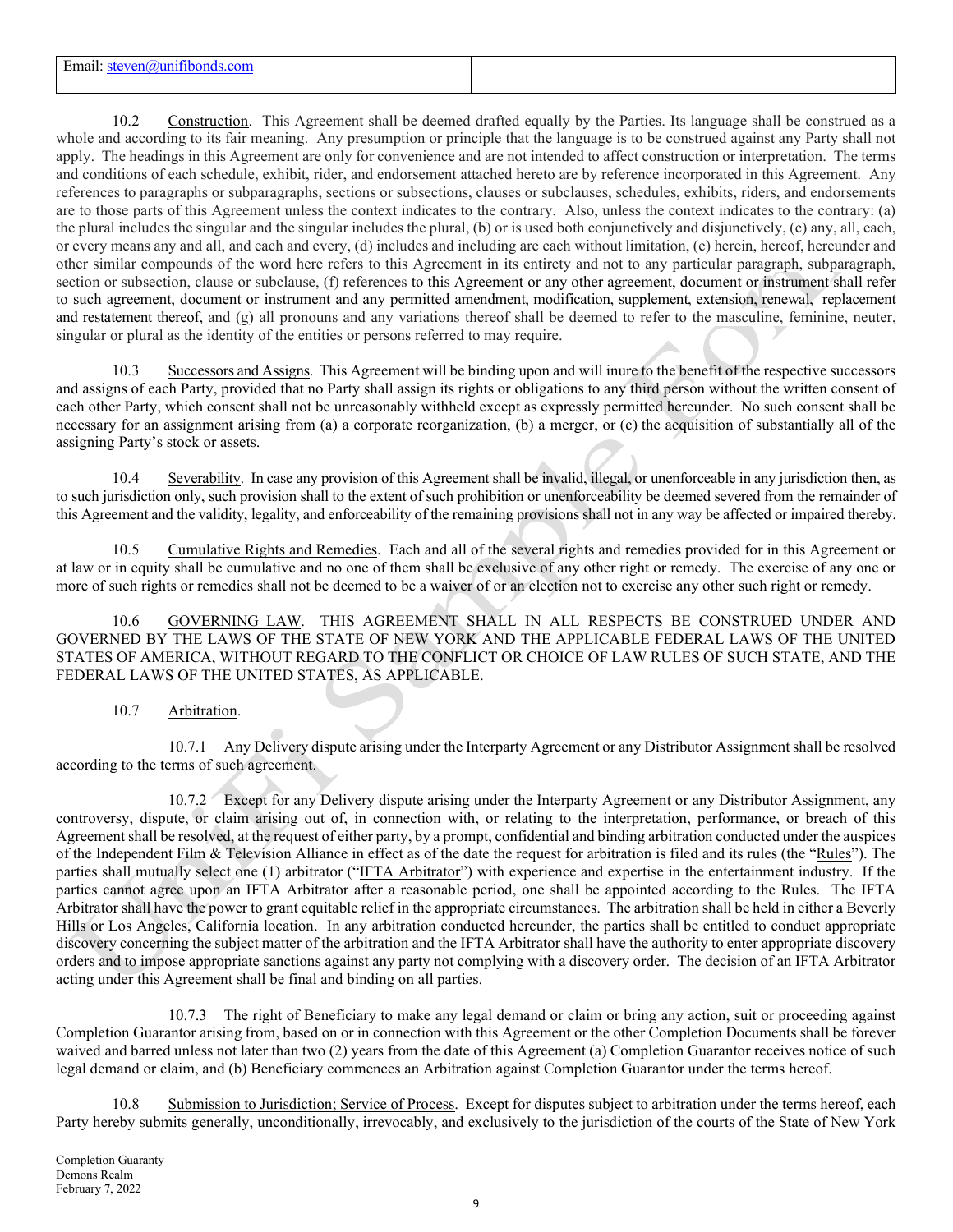in New York County and the jurisdiction of the federal courts of the United States District Court for the Southern District of New York. Each Party agrees that service of all writs, processes, statements, correspondence, and summonses in any suit, action, or proceeding in the above-named courts may be made upon such Party by the mailing thereof by registered or certified mail, postage prepaid to such Party at such Party's address for notices as provided for in this Agreement. Nothing in this Section shall be deemed to in any way limit the ability of any Party to serve any such writs, processes, statements, correspondence, or summonses in any other manner permitted by applicable law or to obtain jurisdiction over any Party in such other jurisdictions, and in such manner, as may be permitted by applicable law. Each Party irrevocably waives any objection which it may now or in the future have based on lack of personal jurisdiction over such Party or which it may have to the laying of the venue of any such suit, action, or proceeding brought in the above-named courts and further irrevocably waives any claim that it is not subject to the jurisdiction of the above-named courts, that any of its respective property is exempt or immune from attachment or execution, that any such suit, action, or proceeding brought in any such court has been brought in an improper venue or an inconvenient forum, that the venue of any such action, suit, or proceeding is improper or that this Agreement or the subject matter hereof may not be enforced in or by any of the above-named courts. Each Party hereby expressly waives the application of the procedures for service of process according to The Hague Convention for Service Abroad of Judicial and Extrajudicial Documents in Civil or Commercial Matters.

10.9 WAIVER OF JURY TRIAL. TO THE EXTENT NOT PROHIBITED BY APPLICABLE LAW WHICH CANNOT BE WAIVED, EACH PARTY HEREBY WAIVES ANY RIGHT TO TRIAL BY JURY IN RESPECT OF ANY ACTION, SUIT, OR OTHER PROCEEDING ARISING OUT OF OR BASED UPON THIS AGREEMENT. EACH PARTY HEREBY FURTHER WAIVES ANY RIGHTS OF SETOFF, AND THE RIGHT TO IMPOSE COUNTERCLAIMS (OTHER THAN THOSE RIGHTS OF SETOFF AND COUNTERCLAIMS ARISING SOLELY AND DIRECTLY FROM THE FILM OR THIS AGREEMENT) IN ANY ARBITRATION OR LITIGATION IN ANY COURT CONCERNING, IN CONNECTION WITH, OR ARISING OUT OF THE OTHER COMPLETION DOCUMENTS, OR ANY OTHER CLAIM OR DISPUTE HOWSOEVER ARISING, BETWEEN BENEFICIARY AND COMPLETION GUARANTOR. THIS WAIVER IS IRREVOCABLE, MEANING THAT IT MAY NOT BE MODIFIED EITHER ORALLY OR IN WRITING AND, THIS WAIVER SHALL APPLY TO ANY AMENDMENTS AND MODIFICATIONS TO THIS AGREEMENT. The scope of this waiver is intended to be all-encompassing of any disputes that may be filed in any court and that relate to the subject matter of this Agreement, including, without limitation, contract claims, tort claims, breach of duty claims, and all other common law and statutory claims. Each Party hereby acknowledges this waiver is a material inducement to enter into a business relationship on which each Party has already relied in entering into this Agreement and will continue to rely in their related future dealings in connection with this Agreement. Each Party hereby further warrants and represents that it knowingly and voluntarily waives its jury trial rights following consultation with legal counsel.

10.10 Amendments. No modification, rescission, waiver, release, termination, or amendment of any provision of this Agreement shall be effective as to Completion Guarantor or Beneficiary, except by a written agreement signed by an authorized signatory of Completion Guarantor and Beneficiary.

10.11 Conflict; Controlling Agreement. If there is any inconsistency between the terms and conditions of the Interparty Agreement or any Distributor Assignment on the one hand and the Completion Documents on the other hand, then, as between each Party, the terms and conditions of the Interparty Agreement or such Distributor Assignment, as the case may be, shall control except for the terms of Article 7 herein that shall take precedence over any inconsistent or conflicting terms and conditions therein.

10.12 Breach of Completion Agreement. Any action, inaction, breach, misfeasance, or malfeasance under the Completion Agreement by Producer or any other party thereto shall not excuse any performance by Completion Guarantor or constitute a defense available to Completion Guarantor concerning Completion Guarantor's obligations hereunder to Beneficiary except if such action, inaction, breach, misfeasance or malfeasance by the breaching party thereunder is made according to Beneficiary's instruction or direction or with Beneficiary's written approval or consent in violation of or inconsistent with the terms hereof, which leads to any stoppage, impairment, hindrance or delay of, or increases the cost of or otherwise adversely affects Production and Delivery. Beneficiary shall have no obligation or liability hereunder concerning any such action or inaction by Producer or any other party to the Completion Agreement unless such action or inaction is taken at the Beneficiary's instruction or direction or with its written approval or consent. Beneficiary shall not be bound by any of the terms or conditions of the Completion Agreement unless Beneficiary is or becomes a party thereto.

10.13 Beneficiary Indemnification Rights. This Agreement shall not derogate from the rights of Beneficiary to indemnification, if any, from Producer or any other person under the terms of any of the Funding Documents or otherwise.

10.14 Additional Security. This Agreement is in addition to any other security Beneficiary may now or hereafter hold to secure the obligations owed to Beneficiary in connection with Film under the applicable Funding Documents or otherwise, and so long as Beneficiary does not impair, hinder or delay Production and Delivery, Beneficiary may, but shall not be obligated to, enforce its rights hereunder without first having recourse to any other security and without first taking any steps or proceedings against Producer or any other person.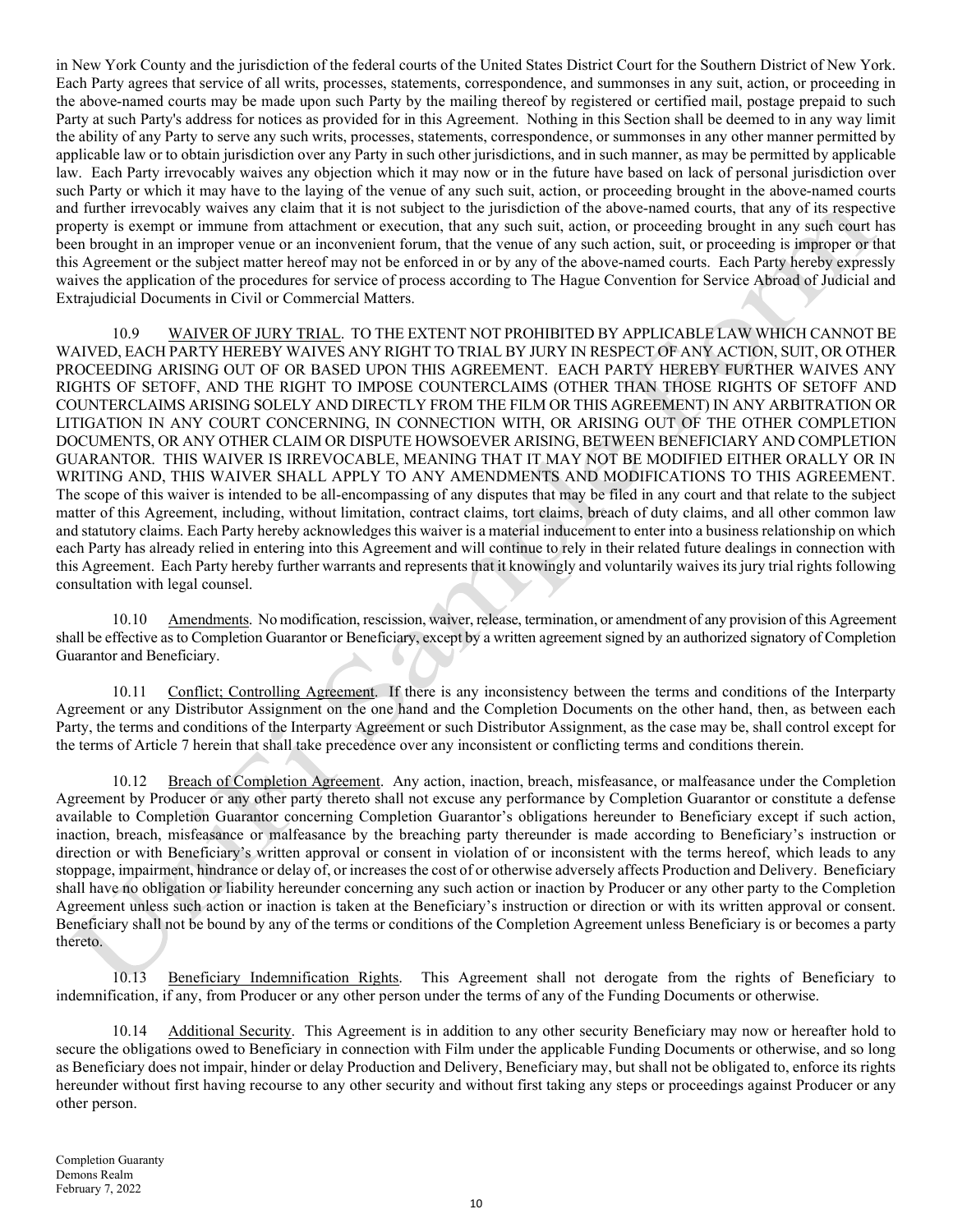10.15 Costs and Fees. If any action, suit, or other proceeding is brought by any Party for the enforcement of this Agreement, to declare rights or obligations hereunder, or as a result of an alleged breach, default, or misrepresentation by any Party, the prevailing Party shall be entitled to recover its Attorneys' Fees and Costs. Excepting the express obligations of each Party hereunder, such Party shall not be liable for consequential, incidental, indirect, punitive, or special damages, loss of profits, data, business, or goodwill, however arising.

10.16 Authority to Act. Each Party warrants it is not required to obtain any authorizations, approvals, or consents from any government bodies or regulatory authorities for the execution and delivery of this Agreement and its performance hereunder, its execution, delivery and performance of all of the terms and provisions under this Agreement has been duly authorized by proper corporate or other action under the laws of the state of its incorporation, formation or organization, and no consent of any third person to its execution, delivery, and performance under this Agreement is otherwise required.

10.17 Reservation of Rights. Beneficiary's agreements under this Agreement are for the benefit of Completion Guarantor only and do not limit Beneficiary's rights and remedies as against Producer or any other person. Accordingly, Beneficiary reserves all rights and remedies, at law or in equity, against Producer and any other person that does not materially adversely affect the rights or the obligations of Completion Guarantor under this Agreement. Subject to the foregoing limitation, this Agreement shall not interfere with, abrogate, or otherwise diminish any of the rights and remedies of Beneficiary.

10.18 No Third-Party Beneficiary. No Party intends that any rights, obligations, or restrictions contained herein shall inure to the benefit of any third person.

10.19 No Financial Guaranty. This Agreement is not intended to and does not provide a financial guaranty to Beneficiary in the event any person fails to pay any amounts or satisfy any obligations in connection with the Film.

10.20 Counterparts. This Agreement may be executed in any number of counterparts, each of which when so executed and delivered shall be deemed to be an original and all of which taken together shall constitute the same instrument, respectively. The delivery of an executed counterpart of this Agreement by facsimile or transmitted electronically in TIFF or PDF format shall be equally effective as delivery of a manually executed counterpart of this Agreement. Each Party delivering an executed counterpart by facsimile or transmitted electronically in TIFF or PDF format shall also endeavor to deliver a manually executed counterpart of this Agreement, but failure to do so shall not affect the validity, enforceability, or binding effect of this Agreement.

10.21 Final Agreement. Each Party intends for this Agreement to be the final, complete, and exclusive expression of the agreement between them, and to supersede any prior oral or written agreements, concerning the subject matter hereof.

[Remainder of page left intentionally blank/Signatures on the following page]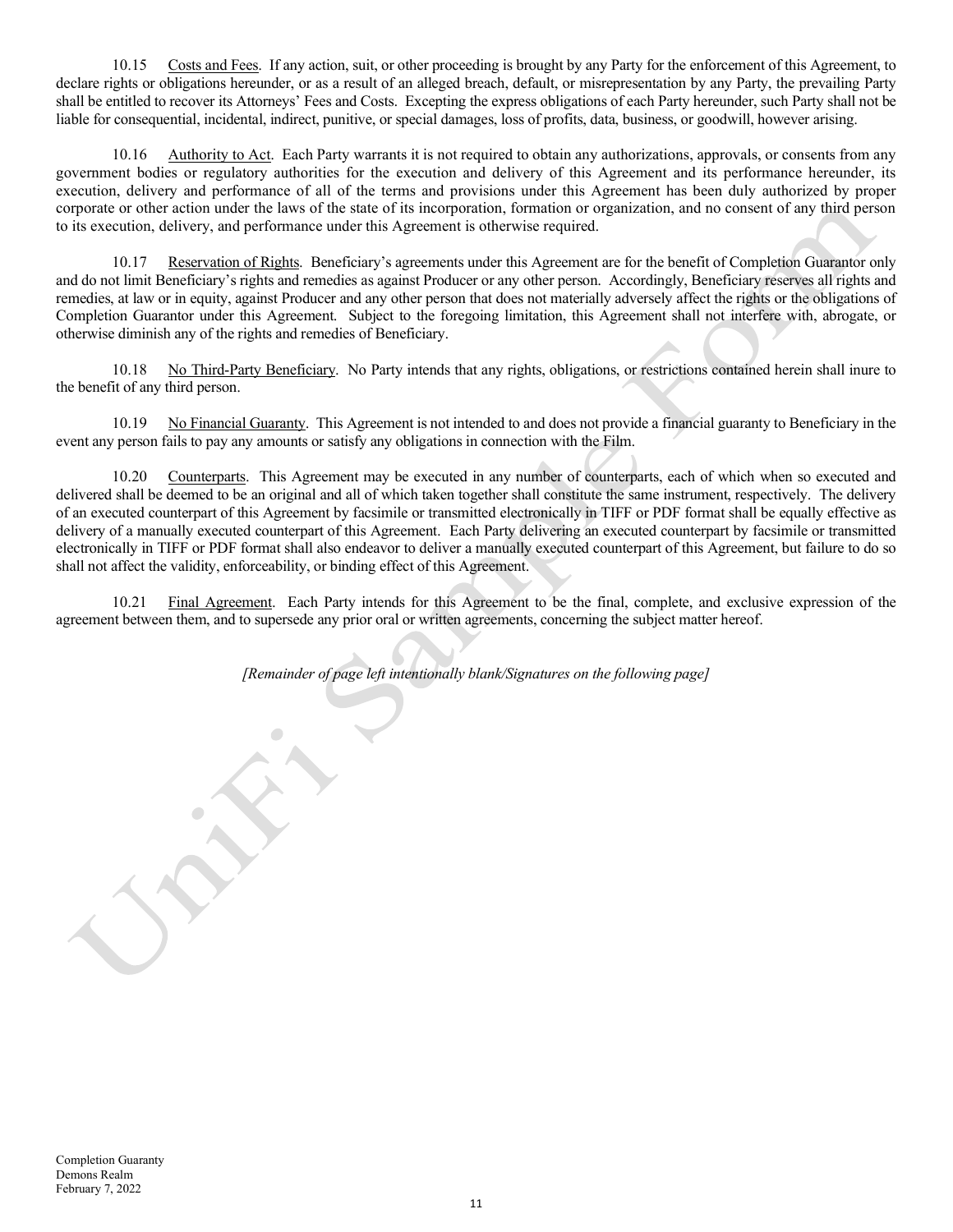IN WITNESS WHEREOF, each of the Parties has executed this Agreement as of the date first above written.

| "BENEFICIARY"               | "COMPLETION GUARANTOR"                              |
|-----------------------------|-----------------------------------------------------|
| Mediacap Finance LLC        | UniFi Completion Guaranty Insurance Solutions, Inc. |
|                             | d/b/a UniFi Completion Guarantors                   |
|                             | in the name of and on behalf of                     |
|                             | <b>Atlantic Specialty Insurance Company</b>         |
|                             |                                                     |
|                             |                                                     |
|                             |                                                     |
| By: <i>Laurence Boikins</i> | By: <u>Steve Mangel</u>                             |
| Its: Authorized Signatory   |                                                     |
|                             |                                                     |